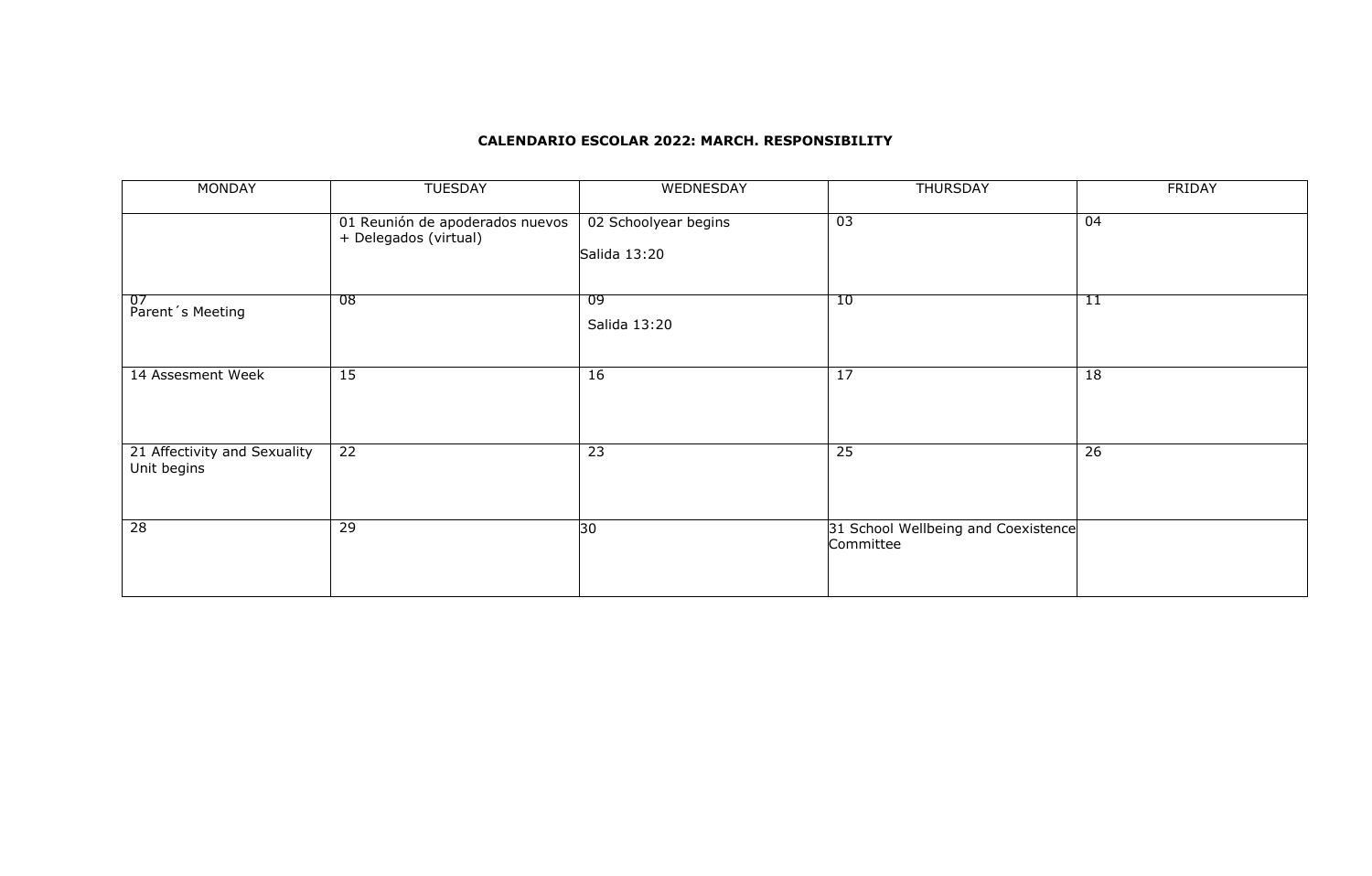### **APRIL. RESPONSIBILITY**

| <b>MONDAY</b> | <b>TUESDAY</b> | WEDNESDAY       | <b>THURSDAY</b> | FRIDAY                                          |
|---------------|----------------|-----------------|-----------------|-------------------------------------------------|
|               |                |                 |                 | 01                                              |
|               |                |                 |                 |                                                 |
| - 04          | 05             | 06              | 07              | 08                                              |
|               |                |                 |                 |                                                 |
| 11            | 12             | 13              | 14              | <b>15 HOLIDAY</b>                               |
|               |                |                 |                 |                                                 |
| 18            | 19             | 20              | 21              | 22 Book Day (Departamento<br>Lenguaje e Inglés) |
|               |                |                 |                 |                                                 |
| 25            | 26             | $\overline{27}$ | 28 Earth Day    | 29                                              |
|               |                |                 |                 |                                                 |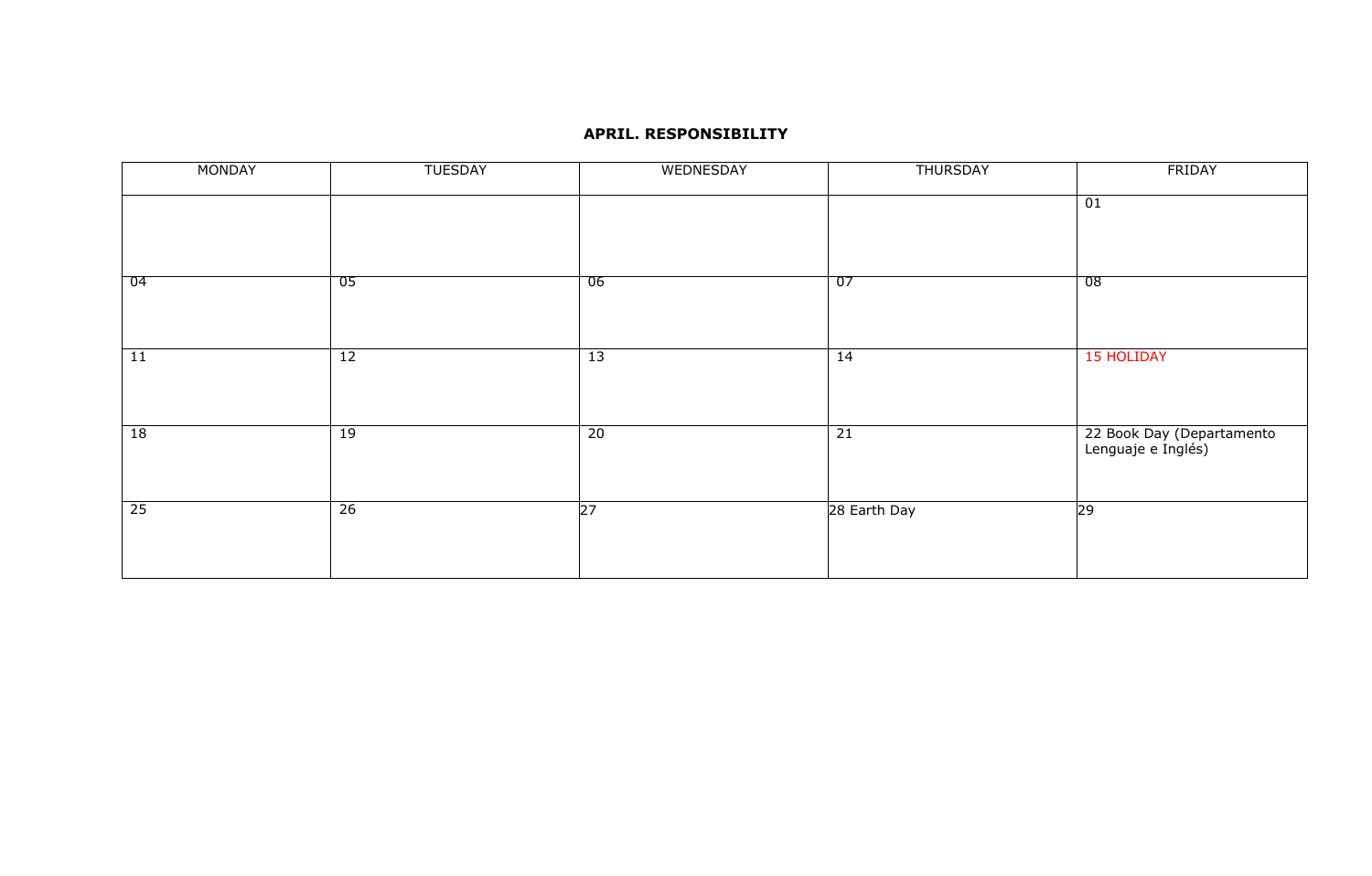# **MAY. HONESTY**

| MONDAY                                                         | <b>TUESDAY</b> | WEDNESDAY         | <b>THURSDAY</b>         | FRIDAY          |
|----------------------------------------------------------------|----------------|-------------------|-------------------------|-----------------|
| 02 School Wellbeing and<br>Coexistence Committee:<br>First Day | 03             | 04                | 05 Roller Day           | 06              |
| 09                                                             | 10             | 11<br>Student Day | 12                      | '13             |
| 16                                                             | 17             | 18                | 19 Athletics (internal) | 20              |
| $\overline{23}$                                                | 24             | $\overline{25}$   | $\overline{26}$         | $\overline{27}$ |
| 30                                                             | 31             |                   |                         |                 |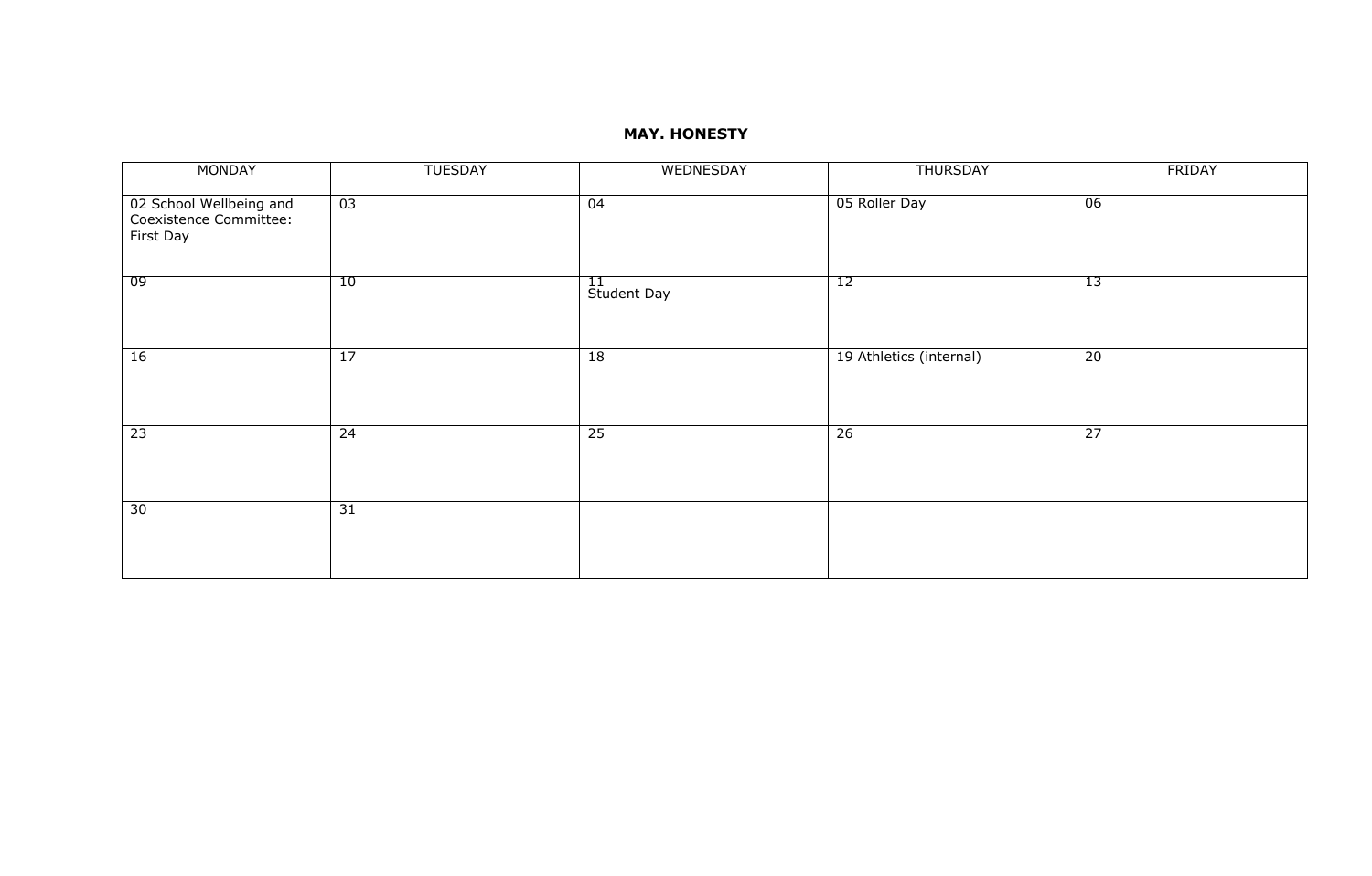# **JUNE. HONESTY**

| <b>MONDAY</b>   | <b>TUESDAY</b> | WEDNESDAY       | <b>THURSDAY</b> | FRIDAY                                                                |
|-----------------|----------------|-----------------|-----------------|-----------------------------------------------------------------------|
|                 |                | 01              | 02              | 03 Inicio trabajo Open Class                                          |
| 06              | 07             | 08              | 09              | 10                                                                    |
|                 |                |                 |                 |                                                                       |
| 13              | 14             | 15              | 16              | 17                                                                    |
|                 |                |                 |                 |                                                                       |
|                 |                |                 |                 |                                                                       |
| 20 INTERHOLIDAY | 21 HOLIDAY     | $\overline{22}$ | $\overline{23}$ | 24 Open Class: "Greece"<br>(5 <sup>th</sup> to 8 <sup>th</sup> grade) |
| 27 HOLIDAY      | 28             | 29              | 30              |                                                                       |
|                 |                |                 |                 |                                                                       |
|                 |                |                 |                 |                                                                       |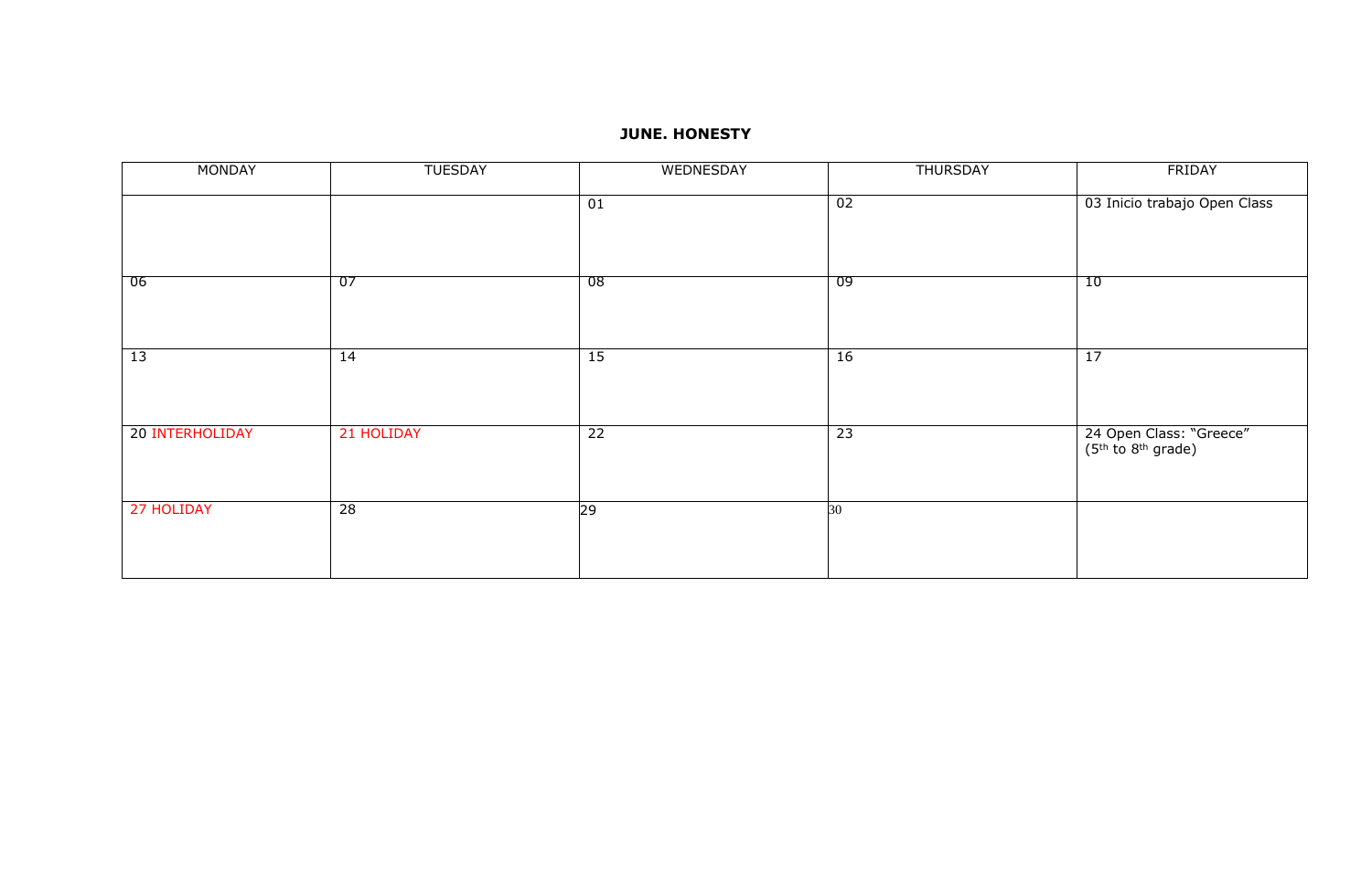**JULY**

| <b>MONDAY</b>                     | <b>TUESDAY</b>            | WEDNESDAY           | <b>THURSDAY</b>     | <b>FRIDAY</b>   |
|-----------------------------------|---------------------------|---------------------|---------------------|-----------------|
|                                   |                           |                     |                     | 01              |
|                                   |                           |                     |                     |                 |
| 04                                | 05 Anniversary Week       | 06 Anniversary Week | 07 Anniversary Week | $ 08\rangle$    |
|                                   |                           |                     |                     |                 |
| 11 Winter break                   | 12                        | 13                  | $\overline{14}$     | 15              |
|                                   |                           |                     |                     |                 |
| 18                                | 19                        | 20                  | $\overline{21}$     | 22 Winter break |
|                                   |                           |                     |                     |                 |
| 25 Evaluation and Planning<br>day | 26 Second Semester begins | $\overline{27}$     | 28                  | 29              |
|                                   |                           |                     |                     |                 |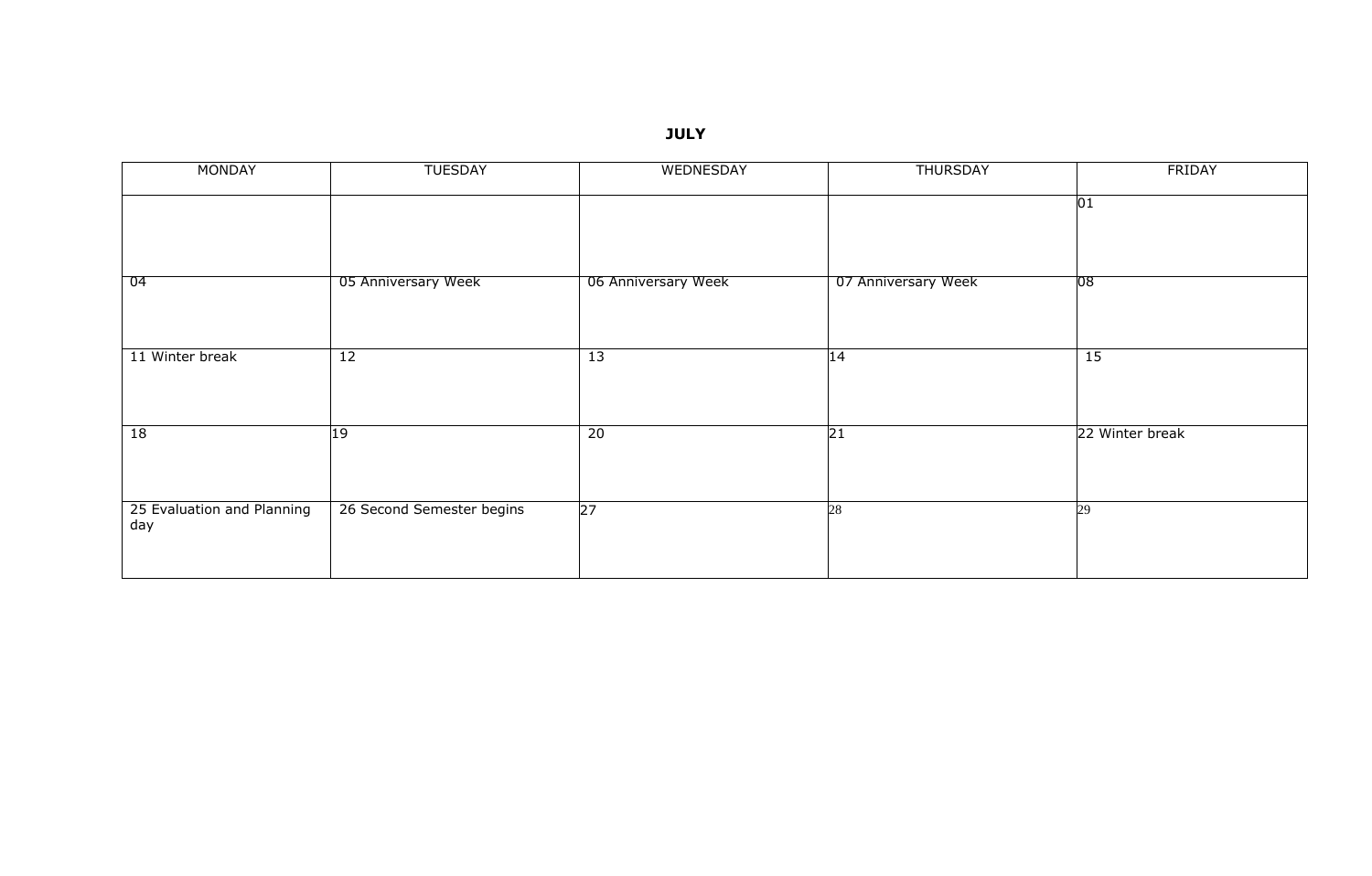## **AUGUST. RESPECT**

| <b>MONDAY</b>                                                   | <b>TUESDAY</b> | WEDNESDAY                                     | <b>THURSDAY</b>                                                 | <b>FRIDAY</b>                                 |
|-----------------------------------------------------------------|----------------|-----------------------------------------------|-----------------------------------------------------------------|-----------------------------------------------|
| 01 School Wellbeing and<br>Coexistence Committee:<br>Second Day | 02             | 03                                            | 04<br>Math Olympiads (5 <sup>th</sup> a 12 <sup>th</sup> grade) | 05<br>Juegos matemáticos (1st & 2nd<br>grade) |
| 08<br>Affectivity and Sexuality Unit<br>begins                  | -09            | 10                                            | 11                                                              | 12                                            |
| <b>15 HOLIDAY</b>                                               | 16             | 17                                            | 18                                                              | 19<br>20 Sagrada Familia 6th 2022             |
|                                                                 |                |                                               |                                                                 |                                               |
| 22                                                              | 23             | 24 Spelling Bee (3rd a 6 <sup>th</sup> grade) | $\overline{25}$                                                 | 26                                            |
| 29                                                              | 30             | 31                                            |                                                                 |                                               |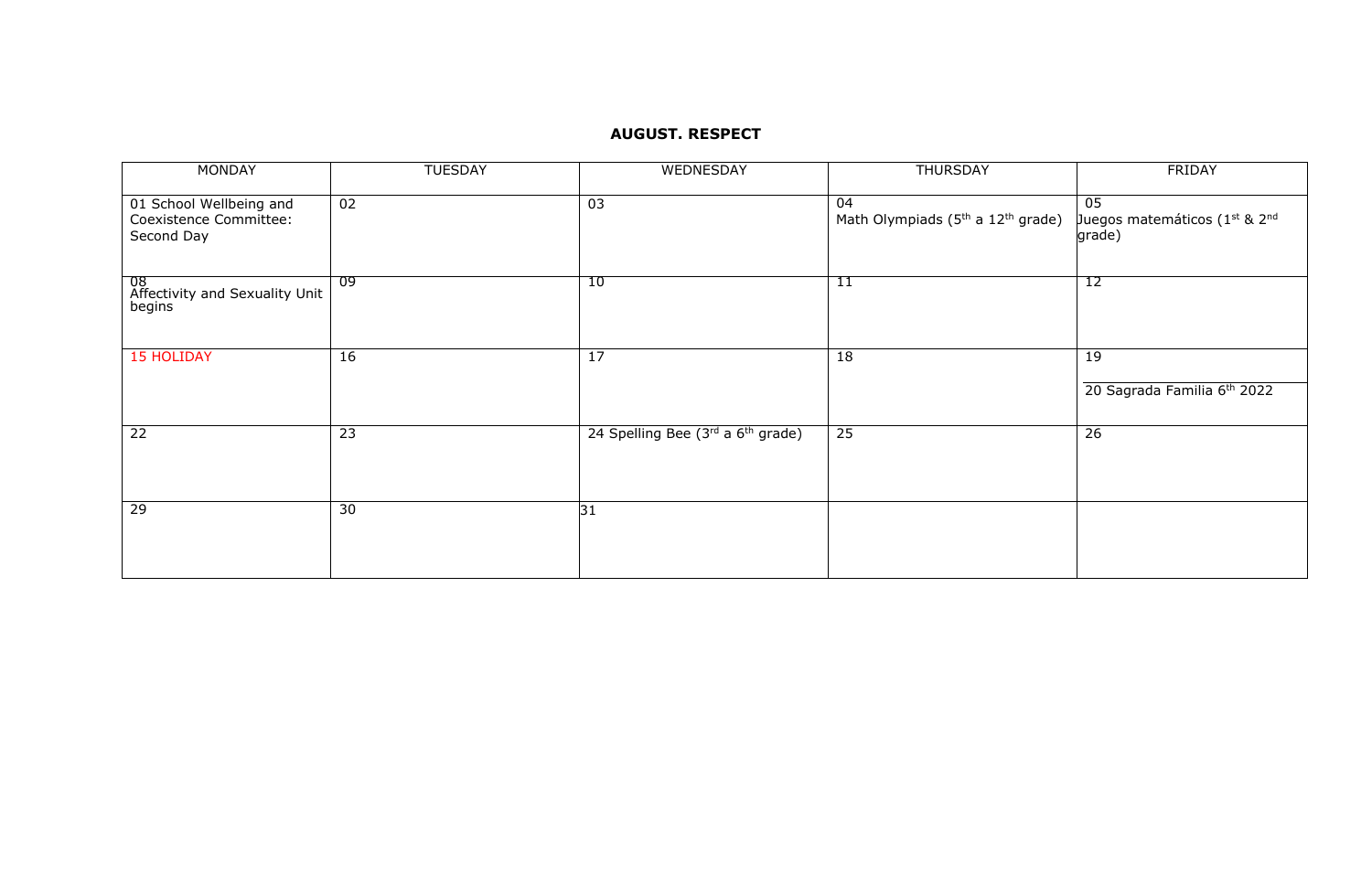#### **SEPTEMBER. RESPECT**

| <b>MONDAY</b>               | <b>TUESDAY</b>  | WEDNESDAY | <b>THURSDAY</b> | <b>FRIDAY</b>                                                                     |
|-----------------------------|-----------------|-----------|-----------------|-----------------------------------------------------------------------------------|
|                             |                 |           | 01              | $\overline{02}$                                                                   |
| 05                          | -06             | 07        | 08              | -09<br>10 Día de la Chilenidad<br>(dependiendo de la evolución de<br>la pandemia) |
| 12                          | $\overline{13}$ | 14        | 15              | 16                                                                                |
| <b>19 HOLIDAY</b>           | 20 Spring Break | 21        | $\overline{22}$ | 23 Spring Break                                                                   |
| 26 Salida 13:20 hrs./ 12:30 | $\overline{27}$ | 28        | 29              | 30<br>01 Sagrada Familia en el Alterra<br>$6th$ grade                             |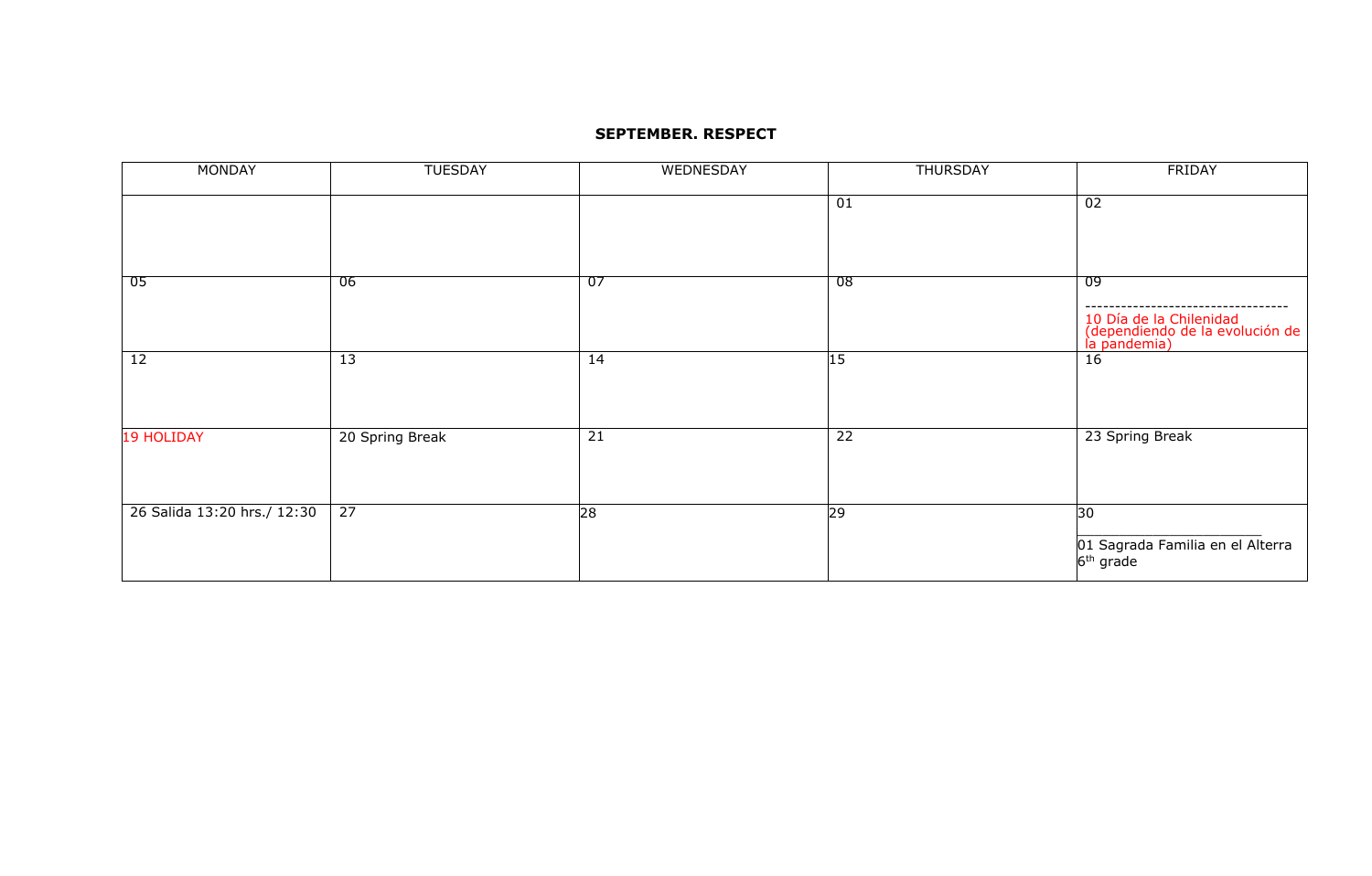#### **OCTOBER. SOLIDARITY.**

| <b>MONDAY</b> | <b>TUESDAY</b> | WEDNESDAY                                                                | <b>THURSDAY</b> | FRIDAY          |
|---------------|----------------|--------------------------------------------------------------------------|-----------------|-----------------|
| 03            | 04             | 05                                                                       | 06              | $\overline{07}$ |
| 10 HOLIDAY    | 11             | 12<br>Multiplication tables (3 <sup>rd</sup> & 4 <sup>th</sup><br>grade) | 13 Roller Day   | 14              |
| 17            | 18             | 19                                                                       | $\overline{20}$ | 21 Teachers Day |
| 24            | 25             | $\overline{26}$                                                          | $\overline{27}$ | 28 Science Fair |
| 31 HOLIDAY    |                |                                                                          |                 |                 |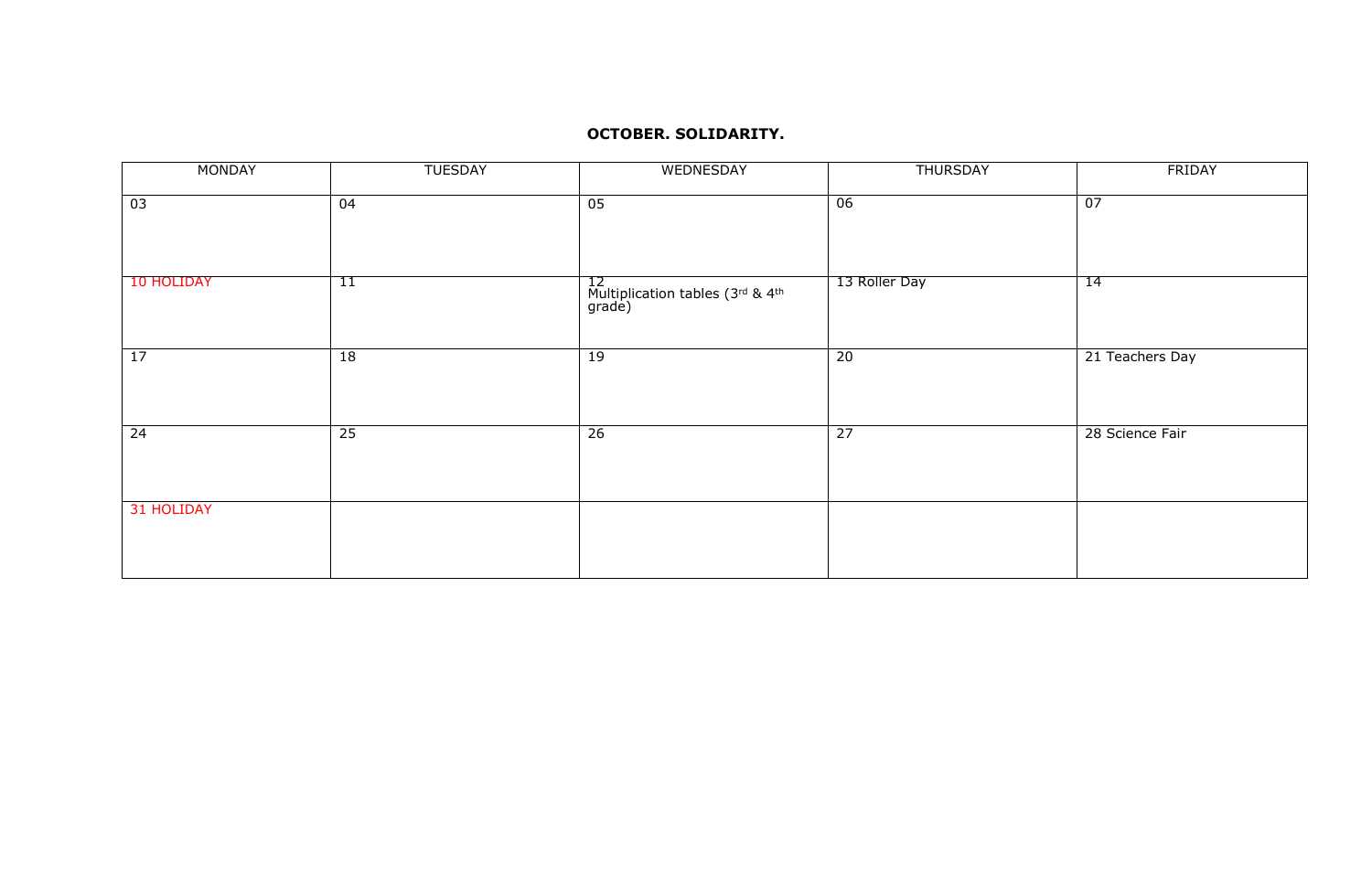### **NOVEMBER. SOLIDARITY**

| MONDAY          | <b>TUESDAY</b>  | WEDNESDAY       | <b>THURSDAY</b>                            | FRIDAY                                 |
|-----------------|-----------------|-----------------|--------------------------------------------|----------------------------------------|
|                 | 01 HOLIDAY      | 02              | 03                                         | 04                                     |
| 07              | 08              | 09              | 10                                         | 11 12 <sup>th</sup> grade Graduation   |
| 14              | 15              | 16              | 17 Literary Gathering (9° to 12°<br>grade) | 18                                     |
| 21              | $\overline{22}$ | $\overline{23}$ | $\overline{24}$                            | $\overline{25}$<br>26 Sport Family Day |
| $\overline{28}$ | 29              | 30              |                                            |                                        |